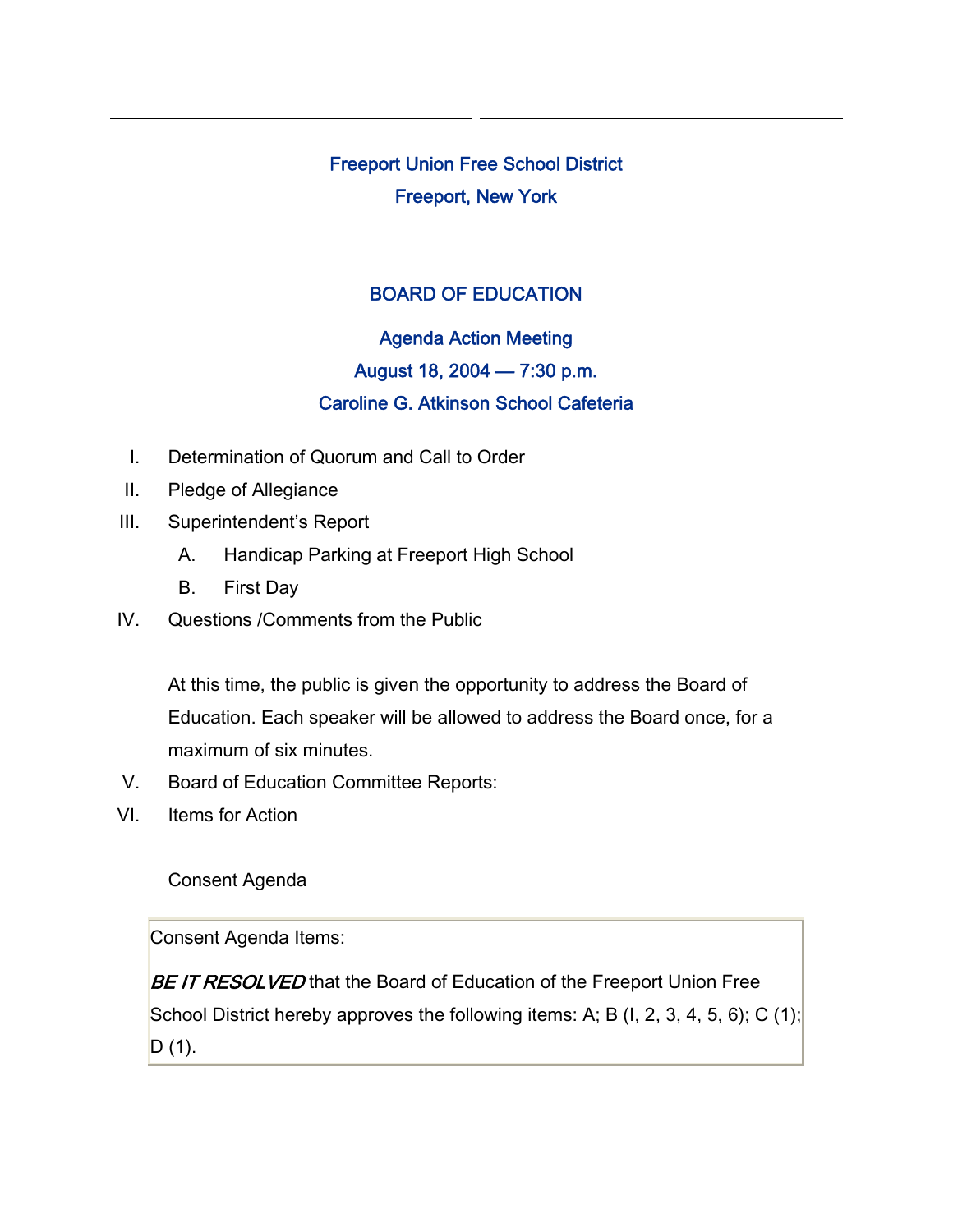A. Consent - Approve

Acceptance of the Minutes:

June 2, 2004; June 15, 2004; June 23, 2004; July 6, 2004, July 13, 2004; July 22, 2004.

B. Consent - Approve

Personnel Action

- 1. Request for Leave of Absence
- 2. Change of Status
- 3. Resignation of Staff
- 4. Retirement of Staff
- 5. Appointment of Staff
- 6. Appointment of Supervisory/Co-Curricular Assignments
- C. Consent Approve

**Education** 

- 3. Acceptance of the Minutes from the Committees on Special Education and Preschool Special Education
	- May 21, 2004;
	- **June 3, 2004;**
	- June 10, 2004
- D. Consent Approve

Finance